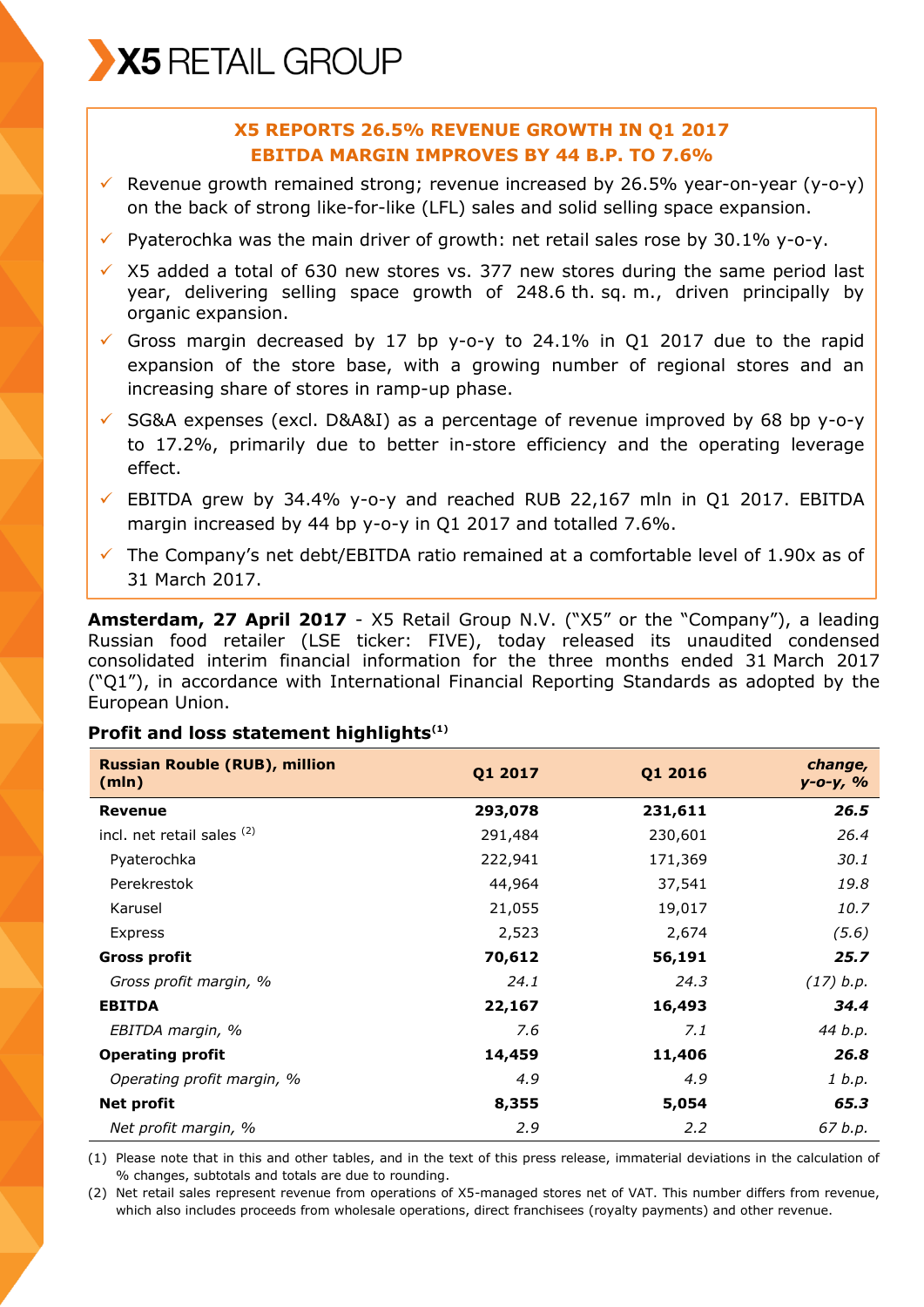

# **Net retail sales**

Total net retail sales growth was a solid 26.4% y-o-y on the back of:

- 7.3% increase in LFL sales; and
- 19.1% y-o-y increase from net new space, resulting from a 29.5% y-o-y rise in selling space.

Pyaterochka was the key driver for X5's Q1 growth: net retail sales increased by 30.1% y-o-y.

## **Selling space by format, square meters (sq. m.)**

|                        | As at<br>31-Mar-17 | As at     | change vs<br>31-Dec-16 31-Dec-16, % | As at     | change vs<br>31-Mar-16 31-Mar-16, % |
|------------------------|--------------------|-----------|-------------------------------------|-----------|-------------------------------------|
| Pyaterochka            | 3,580,802          | 3,329,273 | 7.6                                 | 2,589,581 | 38.3                                |
| Perekrestok            | 551,950            | 548,473   | 0.6                                 | 494,255   | 11.7                                |
| Karusel                | 382,822            | 386,897   | (1.1)                               | 394,619   | (3.0)                               |
| Express                | 34,759             | 37,110    | (6.3)                               | 35,732    | (2.7)                               |
| <b>X5 Retail Group</b> | 4,550,333          | 4,301,752 | 5.8                                 | 3,514,186 | 29.5                                |

X5's LFL traffic growth of 4.6% y-o-y in Q1 2017 was the highest quarterly increase since Q4 2009.

LFL traffic was positive for all major formats for each month of the quarter.

Perekrestok's LFL traffic was positive for the fifth quarter in a row and was the highest among X5's major formats in Q1 2017. LFL traffic at Karusel was positive for the second quarter in a row.

## **Q1 2017 LFL(3) store performance by format, % change y-o-y**

|                        | <b>Sales</b> | <b>Traffic</b> | <b>Basket</b> |
|------------------------|--------------|----------------|---------------|
| Pyaterochka            | 6.7          | 4.4            | 2.2           |
| Perekrestok            | 10.3         | 7.2            | 2.9           |
| Karusel                | 9.4          | 5.9            | 3.4           |
| Express                | (9.4)        | (7.3)          | (2.3)         |
| <b>X5 Retail Group</b> | 7.3          | 4.6            | 2.6           |

For more details on net retail sales growth please refer to X5's Q1 2017 [Trading update.](https://www.x5.ru/en/PublishingImages/Pages/Media/News/Q1-2017-trading-update-en.pdf)

## **Gross profit margin**

The Company's gross profit margin decreased by 17 bp y-o-y to 24.1% in Q1 2017 due to the rapid expansion of the store base, with a growing number of regional stores and an increasing share of stores in ramp-up phase.

(3) LFL comparisons of retail sales between two periods are comparisons of retail sales in local currency (including VAT) generated by the relevant stores. The stores that are included in LFL comparisons are those that have operated for at least 12 full months. Their sales are included in LFL calculation starting from the day of the store's opening. We include all stores that fit our LFL criteria in each reporting period.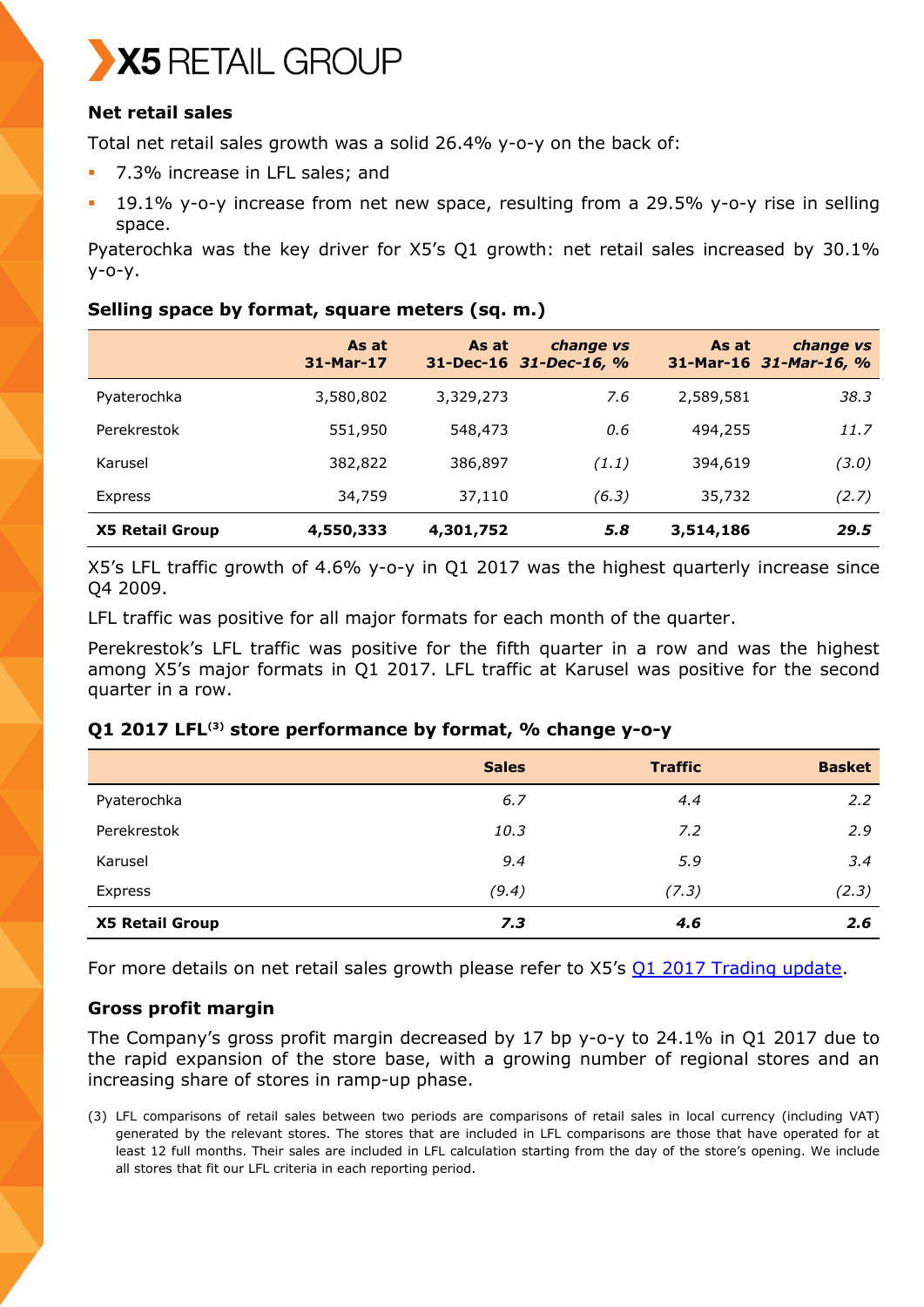# X5 RETAIL GROUP

# **Selling, general and administrative (SG&A) expenses (excl. D&A&I)**

| <b>RUB mln</b>                     | Q1 2017   | Q1 2016   | change,<br>у-о-у, % |
|------------------------------------|-----------|-----------|---------------------|
| <b>Staff costs</b>                 | (22, 244) | (18, 145) | 22.6                |
| % of Revenue                       | 7.6       | 7.8       | (24) b.p.           |
| incl. LTI and share-based payments | (537)     | (33)      | n/a                 |
| Lease expenses                     | (13, 557) | (10, 625) | 27.6                |
| % of Revenue                       | 4.6       | 4.6       | 4 b.p.              |
| <b>Utilities</b>                   | (6, 234)  | (4,984)   | 25.1                |
| % of Revenue                       | 2.1       | 2.2       | (2) b.p.            |
| Third party services               | (1,961)   | (1,848)   | 6.1                 |
| % of Revenue                       | 0.7       | 0.8       | (13) b.p.           |
| <b>Other store costs</b>           | (3, 362)  | (3, 448)  | (2.5)               |
| % of Revenue                       | 1.1       | 1.5       | (34) b.p.           |
| <b>Other expenses</b>              | (2,934)   | (2, 259)  | 29.8                |
| % of Revenue                       | 1.0       | 1.0       | 3 b.p.              |
| SG&A (excl. D&A&I)                 | (50, 293) | (41, 309) | 21.7                |
| % of Revenue                       | 17.2      | 17.8      | (68) b.p.           |

In Q1 2017, SG&A expenses excluding D&A&I as a percentage of revenue were down y-o-y by 68 bp to 17.2% mainly due to improved staff costs, other store costs and third party services.

Staff costs as a percentage of revenue declined y-o-y by 24 bp in Q1 2017 to 7.6%, due to the positive operating leverage effect.

Lease expenses as a percentage of revenue in Q1 2017 increased y-o-y by just 4 bp to 4.6%. Higher operating leverage was offset by the effect of accelerated new store openings and the growing share of leased space in the total real estate portfolio. As a percentage of X5's total real estate portfolio, leased space accounted for 69% as of 31 March 2017, compared to 62% as of 31 March 2016.

Utilities costs changed immaterially as a percentage of revenue in Q1 2017 compared to Q1 2016.

Third-party service expenses as a percentage of revenue declined year-on-year by 13 bp in Q1 2017 to 0.7% mainly due to decreased expenses for consulting services.

Other store costs as a percentage of revenue declined year-on-year by 34 basis points to 1.1% in Q1 2017, driven by projects to optimise in-store processes and a reduction in security costs.

In Q1 2017, other expenses as a percentage of revenue changed immaterially compared to Q1 2016.

## **Lease/sublease and other income**

As a percentage of revenue, the Company's income from lease, sublease and other operations decreased in Q1 2017 by 7 bp y-o-y and totalled 0.6%, as sales density performance at Pyaterochka stores outpaced X5's income growth from lease and sublease operations.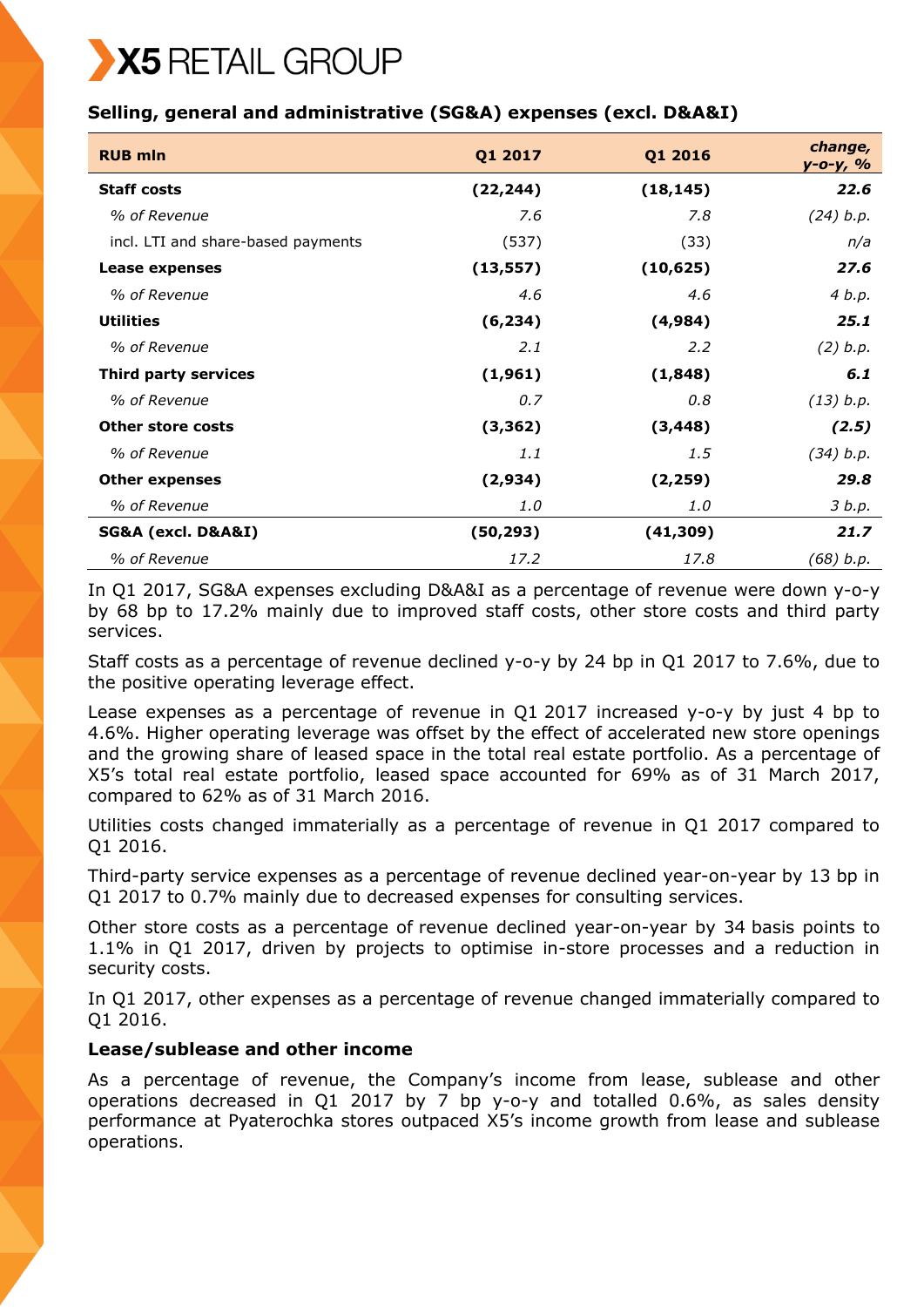

# **EBITDA and EBITDA margin**

| <b>RUB mln</b>                  | Q1 2017   | Q1 2016   | change,<br>$y - 0 - y, %$ |
|---------------------------------|-----------|-----------|---------------------------|
| Gross profit                    | 70,612    | 56,191    | 25.7                      |
| Gross profit margin, %          | 24.1      | 24.3      | (17) b.p.                 |
| SG&A (excl. D&A&I)              | (50, 293) | (41, 309) | 21.7                      |
| % of Revenue                    | 17.2      | 17.8      | (68) b.p.                 |
| Lease/sublease and other income | 1,848     | 1,611     | 14.7                      |
| % of Revenue                    | 0.6       | 0.7       | (7) b.p.                  |
| <b>EBITDA</b>                   | 22,167    | 16,493    | 34.4                      |
| EBITDA margin, %                | 7.6       | 7.1       | 44 b.p.                   |

As a result of the factors discussed above, EBITDA in Q1 2017 totalled RUB 22,167 mln, or 7.6% of revenue, compared to RUB 16,493 mln, or 7.1% of revenue in Q1 2016.

## **D&A&I**

Depreciation, amortisation and impairment costs in Q1 2017 totalled RUB 7,708 mln, increasing y-o-y as a percentage of revenue to 2.6% from 2.2% in Q1 2016. This was due to significant changes in the structure of property, plant and equipment, with a growing share of assets with a shorter useful life.

#### **Non-operating gains and losses**

| <b>RUB mln</b>              | Q1 2017  | Q1 2016  | change,<br>$y - 0 - y, %$ |
|-----------------------------|----------|----------|---------------------------|
| <b>Operating profit</b>     | 14,459   | 11,406   | 26.8                      |
| Net finance costs           | (3,824)  | (4, 482) | (14.7)                    |
| Net FX result               | 158      | 61       | 159.0                     |
| Share of loss of associates |          | -        |                           |
| <b>Profit before tax</b>    | 10,793   | 6,985    | 54.5                      |
| Income tax expense          | (2, 438) | (1,931)  | 26.3                      |
| <b>Net profit</b>           | 8,355    | 5,054    | 65.3                      |
| Net margin, %               | 2.9      | 2.2      | 67 b.p.                   |

Net finance costs in Q1 2017 decreased y-o-y by 14.7% to RUB 3,824 mln due to declining interest rates in Russian capital markets and actions undertaken by X5 to minimise interest expenses.

In April 2017, X5 issued the debut RUB 20 billion Eurobond due April 2020 with a coupon rate of 9.25% p.a.

In Q1 2017, income tax expense increased by 26.3% vs Q1 2016 and reached RUB 2,438 mln mainly due to business growth.

#### **Consolidated cash flow statement highlights**

| <b>RUB mln</b>                                                          | Q1 2017   | Q1 2016   | change,<br>$y - 0 - y, %$ |
|-------------------------------------------------------------------------|-----------|-----------|---------------------------|
| Net cash from operating activities before<br>changes in working capital | 22,287    | 16,688    | 33.6                      |
| Change in working capital                                               | (13, 914) | (6, 307)  | 120.6                     |
| Net interest and income tax paid                                        | (8,791)   | (4,655)   | 88.9                      |
| Net cash flows generated from/(used in)<br>operating activities         | (418)     | 5,726     | n/a                       |
| Net cash used in investing activities                                   | (17, 637) | (14, 935) | 18.1                      |
| Net cash generated from financing activities                            | 6,083     | 4,749     | 28.1                      |
| Effect of exchange rate changes on cash &<br>cash equivalents           | 14        |           | 1,300.0                   |
| Net decrease in cash & cash<br>equivalents                              | (11,958)  | (4,459)   | 168.2                     |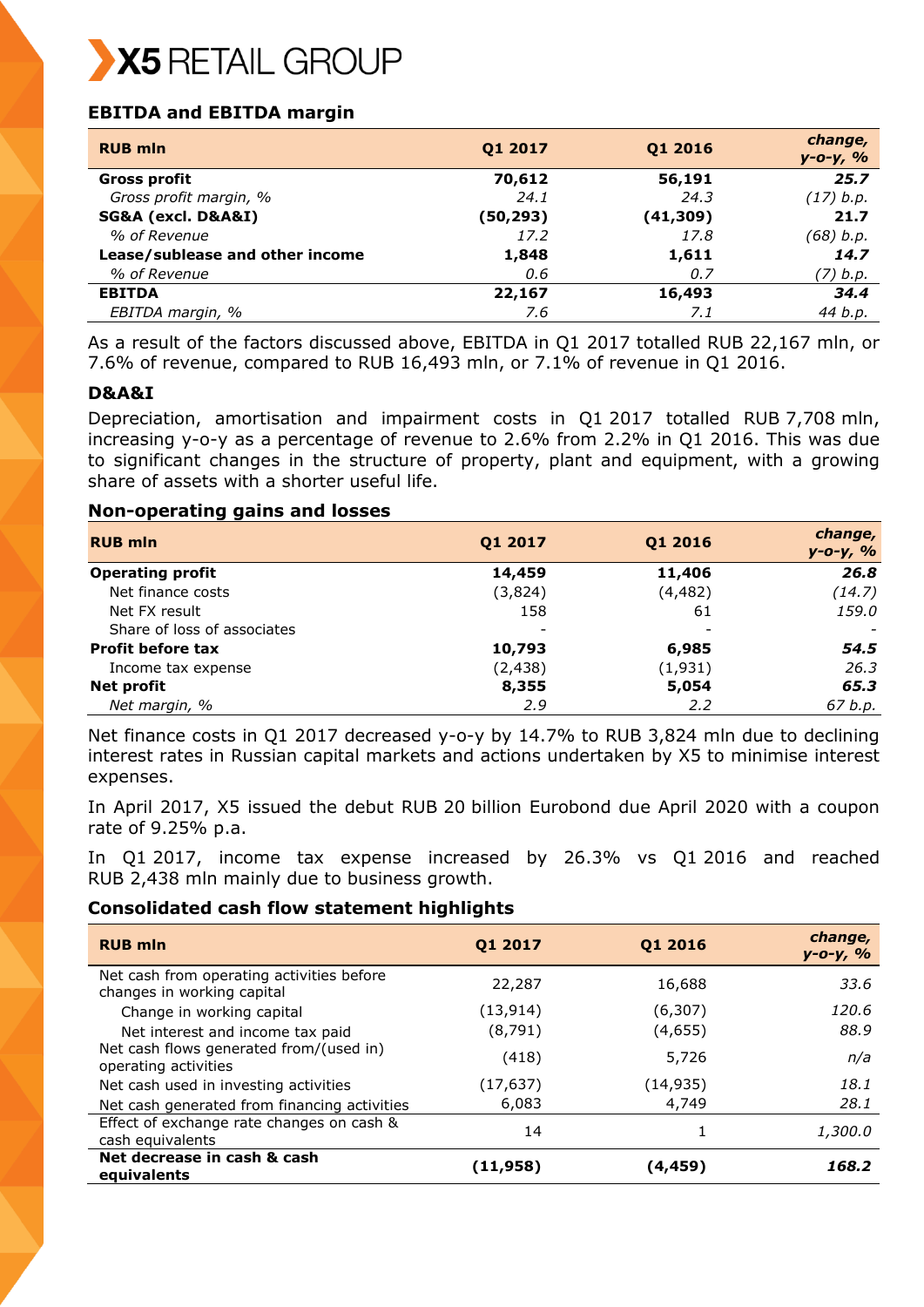

The Company's net cash from operating activities before changes in working capital increased by RUB 5,599 mln, or by 33.6%, and totalled RUB 22,287 mln in Q1 2017. The change in working capital increased to RUB 13,914 mln in Q1 2017 from RUB 6,307 mln in Q1 2016 primarily due to changes in accounts payable as a result of amendments to the Trade Law.

Net interest and income tax paid in Q1 2017 increased to RUB 8,791 mln from RUB 4,655 mln in Q1 2016. Interest paid remained almost unchanged as the effect from the increased level of gross debt as of 31 March 2017 compared to 31 March 2016 was offset by lower weighted average effective interest rate on X5's debt for Q1 2017. Income tax paid increased in Q1 2017 due to the offset of advances in Q1 2016 overpaid in 2015.

As a result, in Q1 2017, net cash flow generated from operating activities was negative RUB 418 mln.

Net cash used in investing activities, which generally consists of payments for property, plant and equipment, totalled RUB 17,637 mln in Q1 2017 compared to RUB 14,935 mln for the same period last year, and reflects higher expenditures on store expansion. Х5 added 248.6 th. sq. m. of selling space in Q1 2017, a 37.3% y-o-y increase.

Net cash generated from financing activities totalled RUB 6,083 mln in Q1 2017, compared to RUB 4,749 mln for Q1 2016. The increase was related to the drawdown of available credit lines.

| <b>RUB mln</b>    | 31-Mar-17 | % in total | $31 - Dec-16$ | % in total | $31-Mar-16$ | % in total |
|-------------------|-----------|------------|---------------|------------|-------------|------------|
| <b>Total debt</b> | 162,155   |            | 156,033       |            | 148,991     |            |
| Short-term debt   | 49,280    | 30.4       | 45,168        | 28.9       | 46,059      | 30.9       |
| Long-term debt    | 112,875   | 69.6       | 110,865       | 71.1       | 102,932     | 69.1       |
| Net debt          | 155,923   |            | 137,843       |            | 144,492     |            |
| Net debt/ EBITDA  | 1.90      |            | 1.81          |            | 2.47        |            |

## **Liquidity update**

As of 31 March 2017, the Company's total debt amounted to RUB 162,155 mln, of which 30.4% was short-term debt and 69.6% long-term debt. The Company's debt is 100% denominated in Russian Roubles.

As of 31 March 2017, the Company had access to RUB 274,760 mln of available credit limits with major Russian and international banks.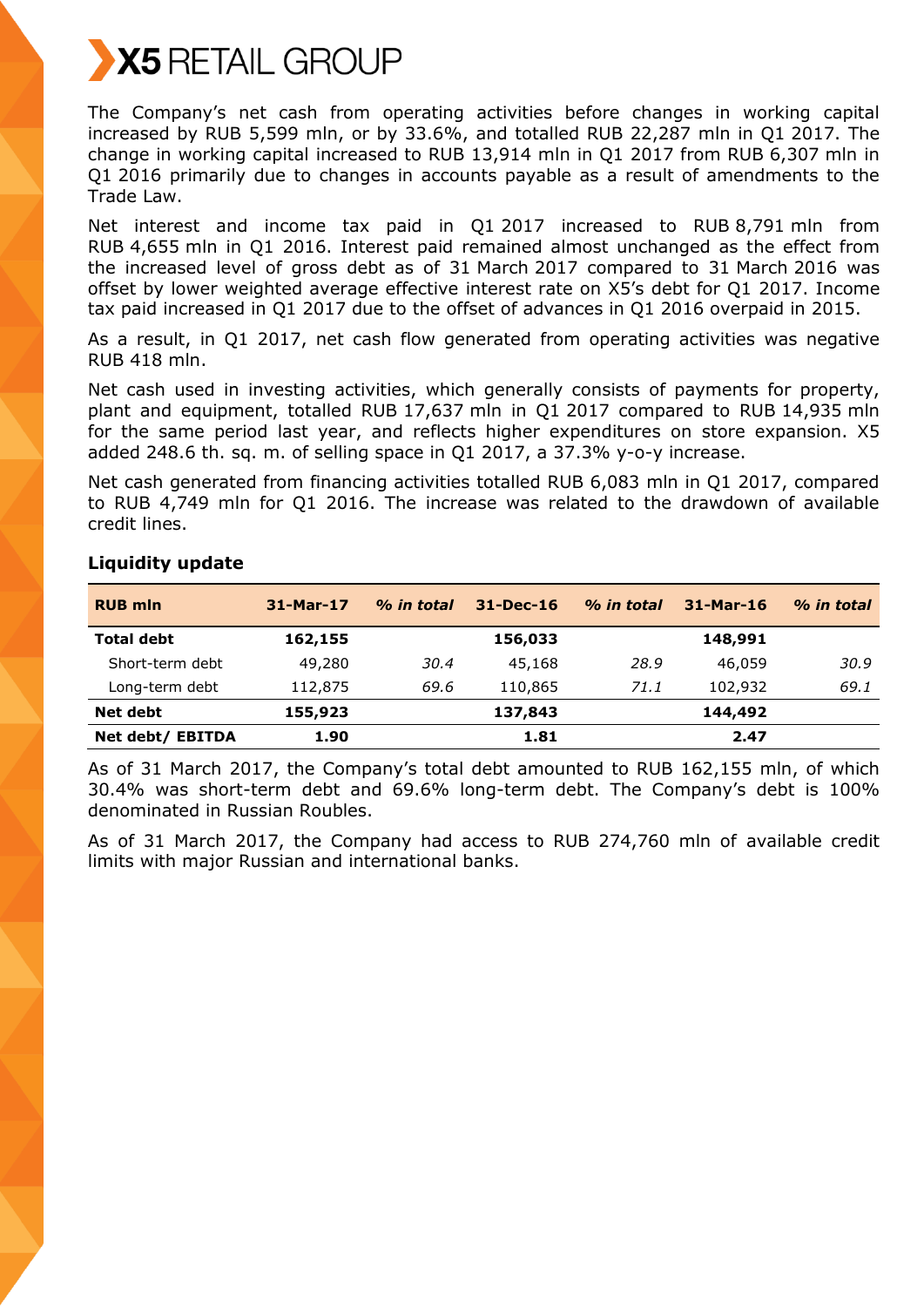

## *Note to Editors:*

X5 Retail Group N.V. (LSE: FIVE, Fitch – 'BB', Moody's – 'Ba2', S&P – 'BB') is a leading Russian food retailer. The Company operates several retail formats: the chain of proximity stores under the Pyaterochka brand, the supermarket chain under the Perekrestok brand, the hypermarket chain under the Karusel brand and Express convenience stores under various brands.

As of 31 March 2017, X5 had 9,817 Company-operated stores. It has the leading market position in both Moscow and St. Petersburg and a significant presence in the European part of Russia. Its store base includes 9,002 Pyaterochka proximity stores, 544 Perekrestok supermarkets, 90 Karusel hypermarkets and 181 convenience stores. The Company operates 36 DCs and 2,293 Company-owned trucks across the Russian Federation.

For the full year 2016, revenue totalled RUB 1,033,667 mln (USD 15,420 mln), Adjusted EBITDA reached RUB 79,519 mln (USD 1,186 mln), and net profit for the period amounted to RUB 22,291 mln (USD 333 mln). In Q1 2017, revenue totalled RUB 293,078 mln (USD 4,981 mln), EBITDA reached RUB 22,167 mln (USD 377 mln), and net profit amounted to RUB 8,355 mln (USD 142 mln).

X5's Shareholder structure is as follows: Alfa Group – 47.86%, Intertrust Trustees Ltd (Axon Trust) –  $11.43\%$ , X5 Directors – 0.06%, treasury shares – 0.01%, Shareholders with less than 3% – 40.63%.

#### *Forward looking statements:*

*This announcement includes statements that are, or may be deemed to be, "forwardlooking statements". These forward-looking statements can be identified by the fact that they do not only relate to historical or current events. Forward-looking statements often use words such as "anticipate", "target", "expect", "estimate", "intend", "expected", "plan", "goal", "believe", or other words of similar meaning.*

*By their nature, forward-looking statements involve risk and uncertainty because they relate to future events and circumstances, a number of which are beyond X5 Retail Group N.V.'s control. As a result, actual future results may differ materially from the plans, goals and expectations set out in these forward-looking statements.* 

*Any forward-looking statements made by or on behalf of X5 Retail Group N.V. speak only as of the date of this announcement. Save as required by any applicable laws or regulations, X5 Retail Group N.V. undertakes no obligation publicly to release the results of any revisions to any forward-looking statements in this document that may occur due to any change in its expectations or to reflect events or circumstances after the date of this document.*

*Elements of this press release contain or may contain inside information about X5 Retail Group N.V. within the meaning of Article 7(1) of the Market Abuse Regulation (596/2014/EU).*

## **For further details please contact:**

**Maxim Novikov** Head of Investor Relations Tel.: +7 (495) 502-9783 e-mail: [Maxim.Novikov@x5.ru](mailto:Maxim.Novikov@x5.ru)

**Andrey Vasin** Investor Relations Officer Tel.:+7 (495) 662-88-88 ext. 21-456 e-mail: [Andrey.Vasin@x5.ru](mailto:Andrey.Vasin@x5.ru)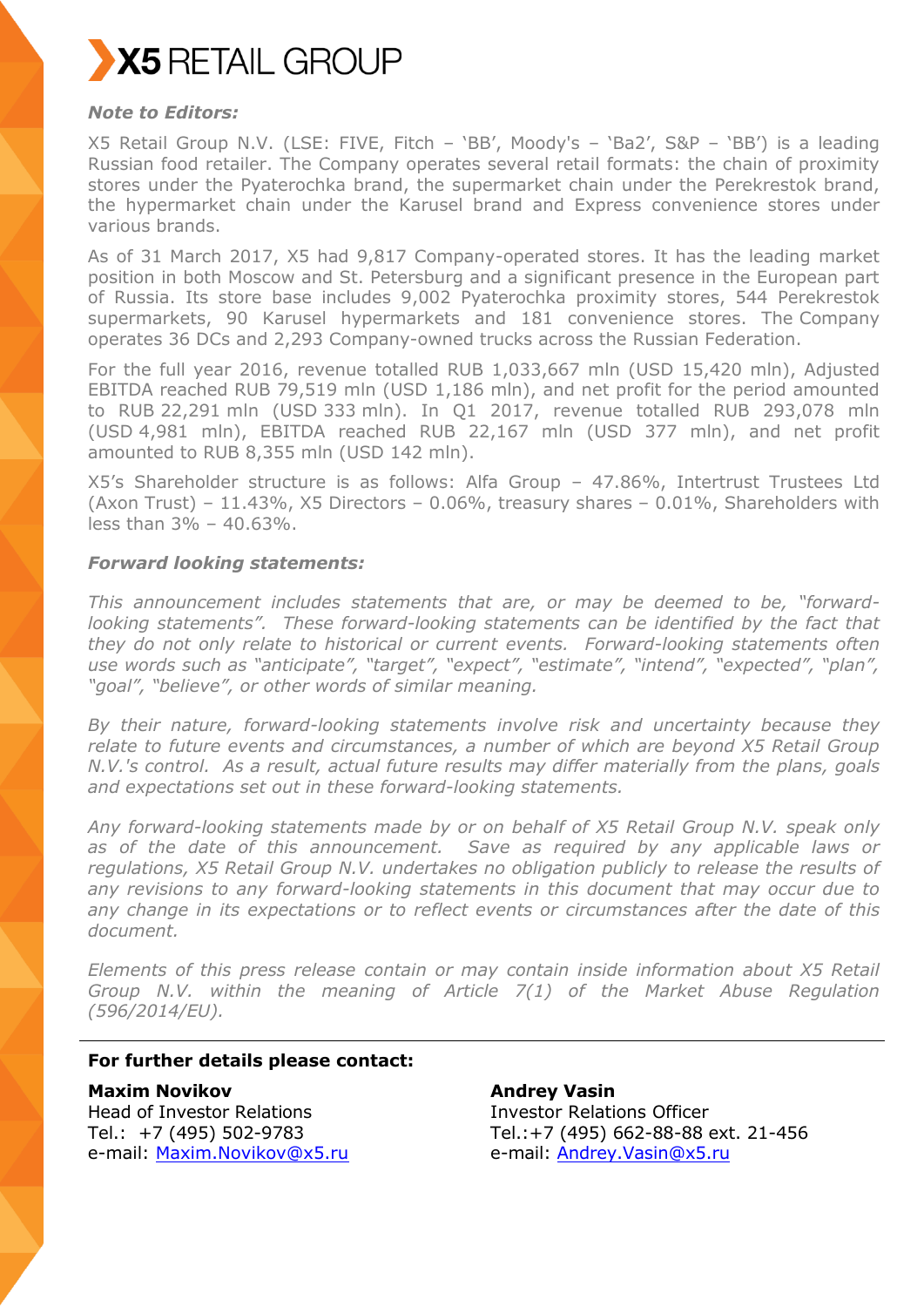**X5 Retail Group N.V.**

**Condensed Consolidated Interim Financial Information** 

**Three months ended 31 March 2017**

The attached condensed consolidated interim statement of financial position, condensed consolidated interim statement of profit or loss, condensed consolidated interim statement of comprehensive income, condensed consolidated interim statement of cash flows and condensed consolidated interim statement of changes in equity have been prepared on the basis of the X5 Retail Group NV accounting policies as disclosed in the audited annual financial statements for the year ended 31 December 2016. These accounting policies have been consistently applied in the preparation of these statements except that these statements do not comprise a full set of financial statements as required by International Financial Reporting Standards as adopted by the EU.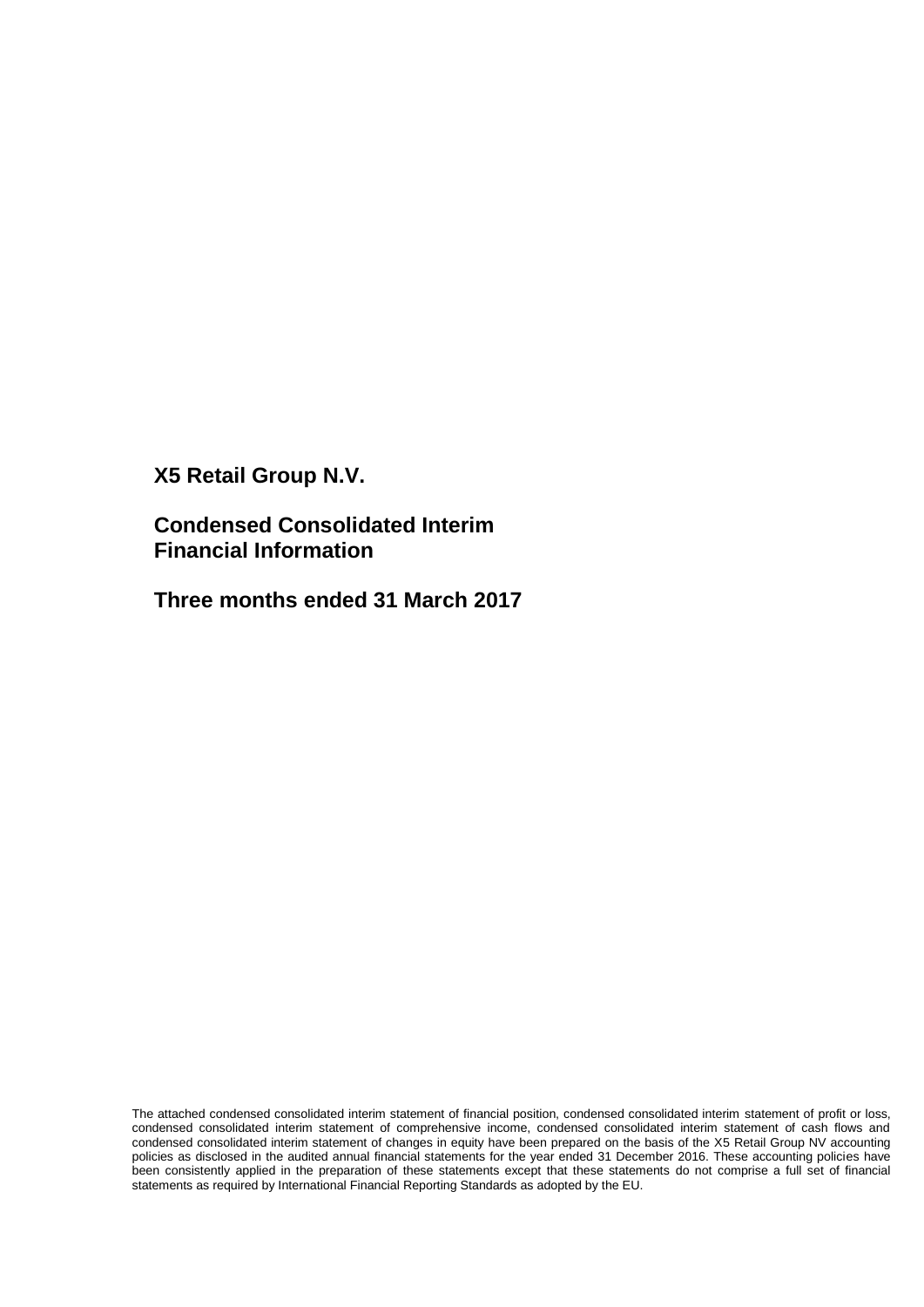#### *X5 Retail Group N.V. Condensed Consolidated Interim Statement of Financial Position at 31 March 2017*

*(expressed in millions of Russian Roubles, unless otherwise stated)*

|                                                     | 31 March 2017 | 31 December 2016 |
|-----------------------------------------------------|---------------|------------------|
|                                                     |               |                  |
| <b>ASSETS</b><br><b>Non-current assets</b>          |               |                  |
| Property, plant and equipment                       | 237,757       | 232,316          |
| Investment property                                 | 5,209         | 4,590            |
| Goodwill                                            | 80,538        | 80,369           |
| Other intangible assets                             | 16,662        | 16,380           |
| Other non-current assets                            | 4,720         | 4,448            |
| Deferred tax assets                                 | 5,257         | 5,306            |
|                                                     | 350,143       | 343,409          |
| <b>Current assets</b>                               |               |                  |
| Inventories                                         | 81,879        | 73,801           |
| Indemnification asset                               | 175           | 182              |
| Trade, other accounts receivable and prepayments    | 12,453        | 28,027           |
| Current income tax receivable                       | 1,135         | 954              |
| VAT and other taxes receivable                      | 8,448         | 8,922            |
| Cash and cash equivalents                           | 6,232         | 18,190           |
|                                                     | 110,322       | 130,076          |
| <b>TOTAL ASSETS</b>                                 | 460,465       | 473,485          |
|                                                     |               |                  |
| <b>EQUITY AND LIABILITIES</b>                       |               |                  |
| Equity attributable to equity holders of the parent |               |                  |
| Share capital                                       | 2,458         | 2,458            |
| Share premium                                       | 46,251        | 46,251           |
| Retained earnings                                   | 86,616        | 78,261           |
| Share-based payment reserve                         | 79            | 70               |
|                                                     | 135,404       | 127,040          |
| <b>Total equity</b>                                 | 135,404       | 127,040          |
| <b>Non-current liabilities</b>                      |               |                  |
| Long-term borrowings                                | 112,875       | 110,865          |
| Deferred tax liabilities                            | 4,394         | 6,505            |
| Long-term deferred revenue                          | 8             | 8                |
| Other non-current liabilities                       | 1,927         | 1.697            |
|                                                     | 119,204       | 119,075          |
| <b>Current liabilities</b>                          |               |                  |
| Trade accounts payable                              | 105,890       | 131,180          |
| Short-term borrowings                               | 49,280        | 45,168           |
| Interest accrued                                    | 833           | 1,177            |
| Short-term deferred revenue                         | 319           | 282              |
| Current income tax payable                          | 760           | 821              |
| Provisions and other liabilities                    | 48,775        | 48,742           |
|                                                     | 205,857       | 227,370          |
| <b>Total liabilities</b>                            | 325,061       | 346,445          |
| <b>TOTAL EQUITY AND LIABILITIES</b>                 | 460,465       | 473,485          |
|                                                     |               |                  |

 $\frac{1}{2}$  ,  $\frac{1}{2}$  ,  $\frac{1}{2}$  ,  $\frac{1}{2}$  ,  $\frac{1}{2}$  ,  $\frac{1}{2}$  ,  $\frac{1}{2}$  ,  $\frac{1}{2}$  ,  $\frac{1}{2}$  ,  $\frac{1}{2}$  ,  $\frac{1}{2}$  ,  $\frac{1}{2}$  ,  $\frac{1}{2}$  ,  $\frac{1}{2}$  ,  $\frac{1}{2}$  ,  $\frac{1}{2}$  ,  $\frac{1}{2}$  ,  $\frac{1}{2}$  ,  $\frac{1$ Frank Lhoёst Dmitry Gimmelberg

26 April 2017 26 April 2017

Company Secretary Chief Financial Officer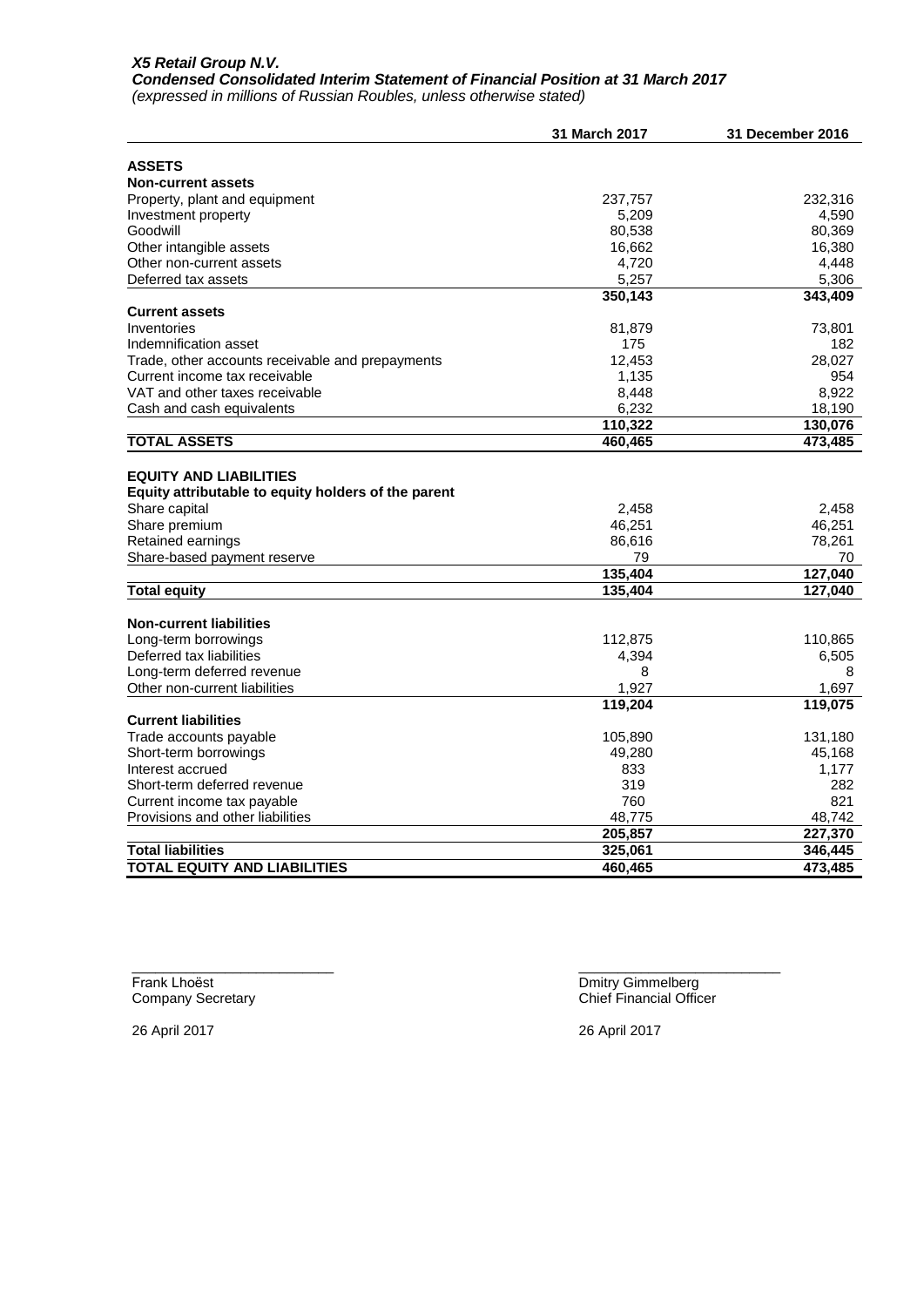|                                                           | Three months<br>ended<br>31 March 2017 | Three months<br>ended<br>31 March 2016 |
|-----------------------------------------------------------|----------------------------------------|----------------------------------------|
|                                                           |                                        |                                        |
| Revenue                                                   | 293.078                                | 231,611                                |
| Cost of sales                                             | (222,466)                              | (175,420)                              |
| <b>Gross profit</b>                                       | 70,612                                 | 56,191                                 |
| Selling, general and administrative expenses              | (58,001)                               | (46, 396)                              |
| Lease/sublease and other income                           | 1,848                                  | 1,611                                  |
| <b>Operating profit</b>                                   | 14,459                                 | 11,406                                 |
| Finance costs                                             | (3,846)                                | (4, 492)                               |
| Finance income                                            | 22                                     | 10                                     |
| Net foreign exchange gain                                 | 158                                    | 61                                     |
| <b>Profit before tax</b>                                  | 10,793                                 | 6,985                                  |
| Income tax expense                                        | (2, 438)                               | (1, 931)                               |
| Profit for the period                                     | 8,355                                  | 5,054                                  |
| Profit for the period attributable to:                    |                                        |                                        |
| Equity holders of the parent                              | 8,355                                  | 5,054                                  |
| Basic earnings per share for profit attributable to the   |                                        |                                        |
| equity holders of the parent (expressed in RUB per share) | 123.08                                 | 74.45                                  |
| Diluted earnings per share for profit attributable to the |                                        |                                        |
| equity holders of the parent (expressed in RUB per share) | 123.07                                 | 74.45                                  |

 $\frac{1}{2}$  ,  $\frac{1}{2}$  ,  $\frac{1}{2}$  ,  $\frac{1}{2}$  ,  $\frac{1}{2}$  ,  $\frac{1}{2}$  ,  $\frac{1}{2}$  ,  $\frac{1}{2}$  ,  $\frac{1}{2}$  ,  $\frac{1}{2}$  ,  $\frac{1}{2}$  ,  $\frac{1}{2}$  ,  $\frac{1}{2}$  ,  $\frac{1}{2}$  ,  $\frac{1}{2}$  ,  $\frac{1}{2}$  ,  $\frac{1}{2}$  ,  $\frac{1}{2}$  ,  $\frac{1$ Frank Lhoëst<br>
Company Secretary<br>
Company Secretary<br>
Chief Financial Office Chief Financial Officer

26 April 2017 26 April 2017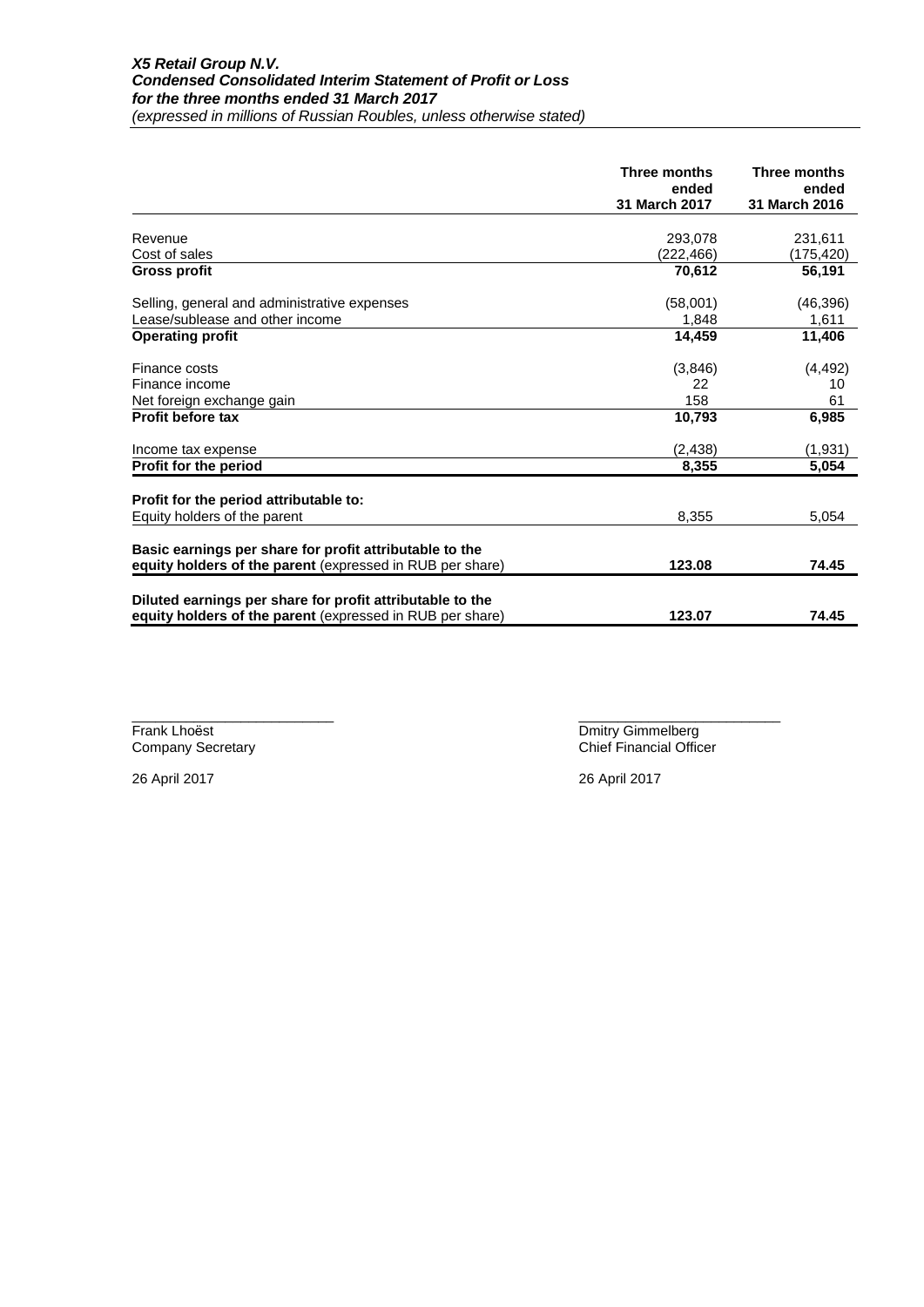#### *X5 Retail Group N.V. Condensed Consolidated Interim Statement of Comprehensive Income for the three months ended 31 March 2017 (expressed in millions of Russian Roubles, unless otherwise stated)*

|                                                                                            | Three months<br>ended<br><b>31 March 2017</b> | Three months<br>ended<br>31 March 2016 |
|--------------------------------------------------------------------------------------------|-----------------------------------------------|----------------------------------------|
| Profit for the period                                                                      | 8,355                                         | 5,054                                  |
| Total comprehensive income for the period, net of tax                                      | 8,355                                         | 5,054                                  |
| Total comprehensive income for the period attributable to:<br>Equity holders of the parent | 8,355                                         | 5.054                                  |

Frank Lhoёst Dmitry Gimmelberg

 $\frac{1}{2}$  ,  $\frac{1}{2}$  ,  $\frac{1}{2}$  ,  $\frac{1}{2}$  ,  $\frac{1}{2}$  ,  $\frac{1}{2}$  ,  $\frac{1}{2}$  ,  $\frac{1}{2}$  ,  $\frac{1}{2}$  ,  $\frac{1}{2}$  ,  $\frac{1}{2}$  ,  $\frac{1}{2}$  ,  $\frac{1}{2}$  ,  $\frac{1}{2}$  ,  $\frac{1}{2}$  ,  $\frac{1}{2}$  ,  $\frac{1}{2}$  ,  $\frac{1}{2}$  ,  $\frac{1$ Company Secretary Chief Financial Officer

26 April 2017 26 April 2017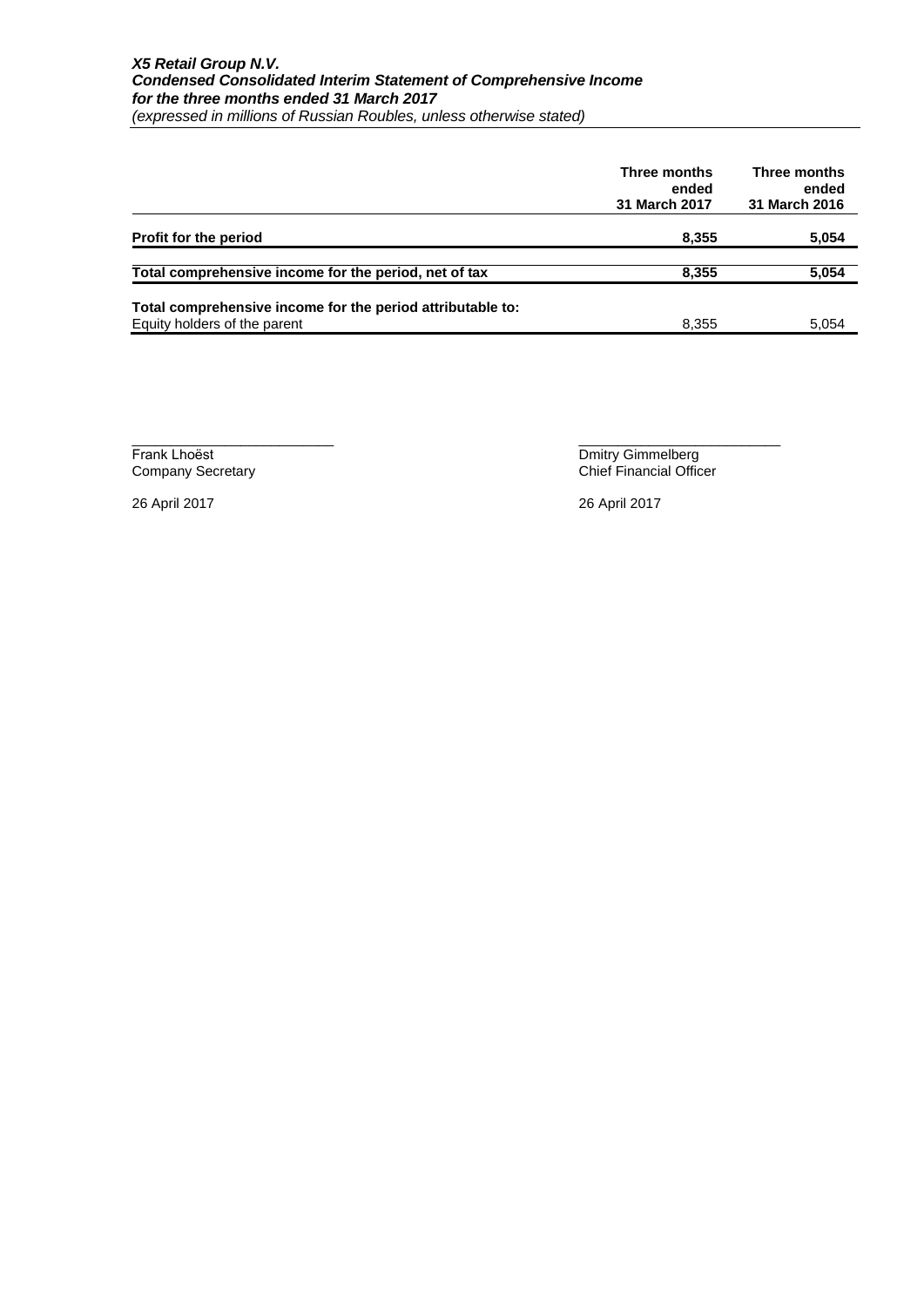|                                                                                    | Three months<br>ended | Three months<br>ended |
|------------------------------------------------------------------------------------|-----------------------|-----------------------|
|                                                                                    | 31 March 2017         | 31 March 2016         |
| <b>Profit before tax</b>                                                           | 10,793                | 6,985                 |
| Adjustments for:                                                                   |                       |                       |
| Depreciation, amortisation and impairment of property, plant                       |                       |                       |
| and equipment, investment property and intangible assets                           | 7,708                 | 5,087                 |
| Loss/(gain) on disposal of property, plant and equipment,                          |                       |                       |
| investment property and intangible assets                                          | 10                    | (43)                  |
| Finance costs, net                                                                 | 3,824                 | 4,482                 |
| Impairment of trade, other accounts receivable and                                 |                       |                       |
| prepayments                                                                        | 109                   | 61                    |
| Share-based compensation expense                                                   | 9                     | 7                     |
| Net foreign exchange gain                                                          | (158)                 | (61)                  |
| Other non-cash items                                                               | (8)                   | 170                   |
| Net cash from operating activities before changes in                               |                       | 16,688                |
| working capital                                                                    | 22,287                |                       |
| Decrease in trade, other accounts receivable and                                   |                       |                       |
| prepayments                                                                        | 15,578                | 3,924                 |
| Increase in inventories                                                            | (8,077)               | (5,033)               |
| Decrease in trade payable                                                          | (25, 270)             | (1,629)               |
| Increase/(decrease) in other accounts payable                                      | 3,855                 | (3, 569)              |
| Net cash flows generated from operations                                           | 8,373                 | 10,381                |
| Interest paid                                                                      | (4, 112)              | (4,069)               |
| Interest received                                                                  | 19                    | 13                    |
| Income tax paid                                                                    | (4,698)               | (599)                 |
| Net cash flows (used in)/from operating activities                                 | (418)                 | 5,726                 |
|                                                                                    |                       |                       |
| Cash flows from investing activities                                               |                       |                       |
| Purchase of property, plant and equipment                                          | (16, 789)             | (13,688)              |
| Acquisition of businesses, net of cash acquired                                    | (221)                 | (1, 123)              |
| Proceeds from disposal of property, plant and equipment,                           |                       |                       |
| investment property and intangible assets                                          | 173<br>(800)          | 399<br>(523)          |
| Purchase of other intangible assets<br>Net cash flows used in investing activities | (17, 637)             | (14, 935)             |
|                                                                                    |                       |                       |
| Cash flows from financing activities                                               |                       |                       |
| Proceeds from borrowings                                                           | 38,783                | 24,967                |
| Repayment of borrowings                                                            | (32,700)              | (20, 218)             |
| Net cash flows generated from financing activities                                 | 6,083                 | 4,749                 |
| Effect of exchange rate changes on cash and cash                                   |                       |                       |
| equivalents                                                                        | 14                    |                       |
| Net decrease in cash and cash equivalents                                          | (11, 958)             | (4, 459)              |
|                                                                                    |                       |                       |
| Movements in cash and cash equivalents                                             |                       |                       |
| Cash and cash equivalents at the beginning of the year                             | 18,190                | 8,958                 |
| Net decrease in cash and cash equivalents                                          | (11, 958)             | (4, 459)              |
| Cash and cash equivalents at the end of the period                                 | 6,232                 | 4,499                 |

 $\frac{1}{2}$  , the contribution of the contribution of the contribution of the contribution of the contribution of the contribution of the contribution of the contribution of the contribution of the contribution of the contr

Frank Lhoёst Dmitry Gimmelberg

Company Secretary Chief Financial Officer